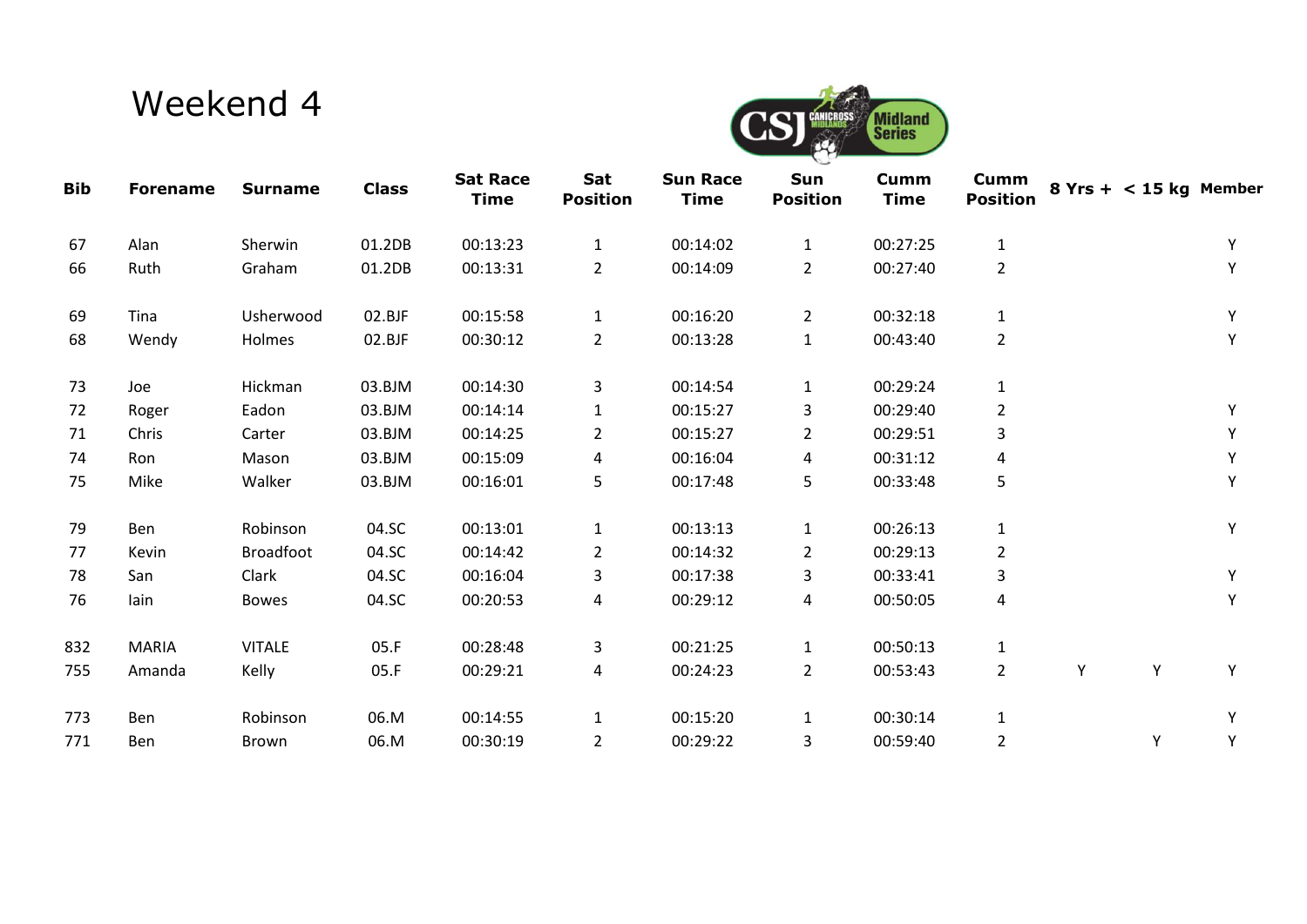| <b>Bib</b> | <b>Forename</b> | <b>Surname</b> | <b>Class</b> | <b>Sat Race</b><br><b>Time</b> | Sat<br><b>Position</b> | <b>Sun Race</b><br><b>Time</b> | Sun<br><b>Position</b> | <b>Cumm</b><br><b>Time</b> | <b>Cumm</b><br><b>Position</b> |   | $8$ Yrs + < 15 kg Member |   |
|------------|-----------------|----------------|--------------|--------------------------------|------------------------|--------------------------------|------------------------|----------------------------|--------------------------------|---|--------------------------|---|
| 783        | Elaine          | Sherwin        | 07.MF        | 00:17:23                       | $\mathbf{1}$           | 00:17:56                       | $\mathbf{1}$           | 00:35:19                   | $\mathbf{1}$                   |   |                          | Υ |
| 782        | hilary          | robinson       | 07.MF        | 00:18:29                       | $\overline{2}$         | 00:19:12                       | $\overline{2}$         | 00:37:41                   | $\overline{2}$                 |   |                          | Υ |
| 777        | Emma            | <b>Bailey</b>  | 07.MF        | 00:20:58                       | 3                      | 00:22:01                       | 3                      | 00:42:59                   | 3                              |   |                          | Υ |
| 780        | Karen           | Holland        | 07.MF        | 00:23:55                       | 4                      | 00:24:31                       | 4                      | 00:48:25                   | 4                              |   |                          |   |
| 776        | Mel             | Sheehan        | 07.MF        | 00:24:57                       | 5                      | 00:26:37                       | 5                      | 00:51:34                   | 5                              | Υ |                          |   |
| 781        | Annabelle       | McIntosh       | 07.MF        | 00:30:01                       | 6                      | 00:31:07                       | 6                      | 01:01:07                   | 6                              |   |                          | Υ |
| 775        | Lisa            | <b>Bowes</b>   | 07.MF        | 00:32:50                       | 7                      | 00:32:55                       | 7                      | 01:05:44                   | $\overline{7}$                 | Υ | Υ                        | Υ |
| 787        | Chris           | Lockhart       | 08.MM        | 00:17:47                       | $\mathbf{1}$           | 00:18:02                       | $\mathbf{1}$           | 00:35:49                   | $\mathbf{1}$                   |   |                          | Υ |
| 784        | Howard          | Clark          | 08.MM        | 00:18:10                       | $\overline{2}$         | 00:18:43                       | $\overline{2}$         | 00:36:53                   | $\overline{2}$                 |   |                          | Υ |
| 786        | Vince           | Hay            | 08.MM        | 00:22:24                       | 3                      | 00:22:46                       | 3                      | 00:45:10                   | 3                              |   |                          | Υ |
| 788        | Richard         | Smith          | 08.MM        | 00:29:09                       | 4                      | 00:26:58                       | 5                      | 00:56:07                   | 4                              |   |                          |   |
| 785        | Christiaan      | de Jong        | 08.MM        | 00:31:23                       | 5                      | 00:24:56                       | 4                      | 00:56:18                   | 5                              |   |                          | Y |
| 793        | Karen           | Timothy        | 09.VF        | 00:25:51                       | $\mathbf{1}$           | 00:26:16                       | $\mathbf{1}$           | 00:52:06                   | $\mathbf{1}$                   |   |                          | Y |
| 795        | Julie           | Wenlock        | 09.VF        | 00:27:29                       | 3                      | 00:26:38                       | $\overline{2}$         | 00:54:06                   | $\overline{2}$                 |   |                          |   |
| 794        | Angela          | Troth          | 09.VF        | 00:27:22                       | $\overline{2}$         | 00:27:00                       | 3                      | 00:54:21                   | 3                              |   |                          |   |
| 789        | Susan           | Round          | 09.VF        | 00:28:05                       | 4                      | 00:30:29                       | 4                      | 00:58:34                   | 4                              |   |                          | Y |
| 790        | Andrea          | Corbet         | 09.VF        | 00:30:40                       | 5                      | 00:32:06                       | 5                      | 01:02:46                   | 5                              |   | Y                        | Υ |
| 792        | Tracey j        | Limbrick       | 09.VF        | 00:33:11                       | 6                      | 00:34:22                       | 6                      | 01:07:32                   | 6                              |   | Υ                        | Y |
| 791        | Helen           | Dempsey        | 09.VF        | 00:35:50                       | 7                      | 00:37:38                       | 7                      | 01:13:27                   | 7                              |   | Y                        | Υ |
| 796        | steve           | robinson       | 10.VM        | 00:19:58                       | $\mathbf{1}$           | 00:19:40                       | $\mathbf{1}$           | 00:39:37                   | $\mathbf{1}$                   |   |                          | Y |
| 798        | naomi           | cook           | 11.2DCF      | 00:20:02                       | $\mathbf{1}$           | 00:20:49                       | $\mathbf{1}$           | 00:40:50                   | $\mathbf 1$                    |   |                          | Υ |
| 799        | Non             | <b>Davies</b>  | 11.2DCF      | 00:23:40                       | $\overline{2}$         | 00:24:44                       | $\overline{2}$         | 00:48:23                   | $\overline{2}$                 |   |                          |   |
| 800        | Claire          | Martin         | 11.2DCF      | 00:24:46                       | 3                      | 00:25:01                       | 3                      | 00:49:46                   | 3                              |   |                          | Y |
| 802        | William         | Godwin         | 12.2DCM      | 00:23:55                       | $\mathbf{1}$           | 00:27:10                       | $\mathbf{1}$           | 00:51:05                   | $\mathbf{1}$                   |   |                          | Υ |
| 801        | Neal            | Dempsey        | 12.2DCM      | 00:26:54                       | $\overline{2}$         | 00:27:24                       | $\overline{2}$         | 00:54:18                   | $\overline{2}$                 |   |                          | Υ |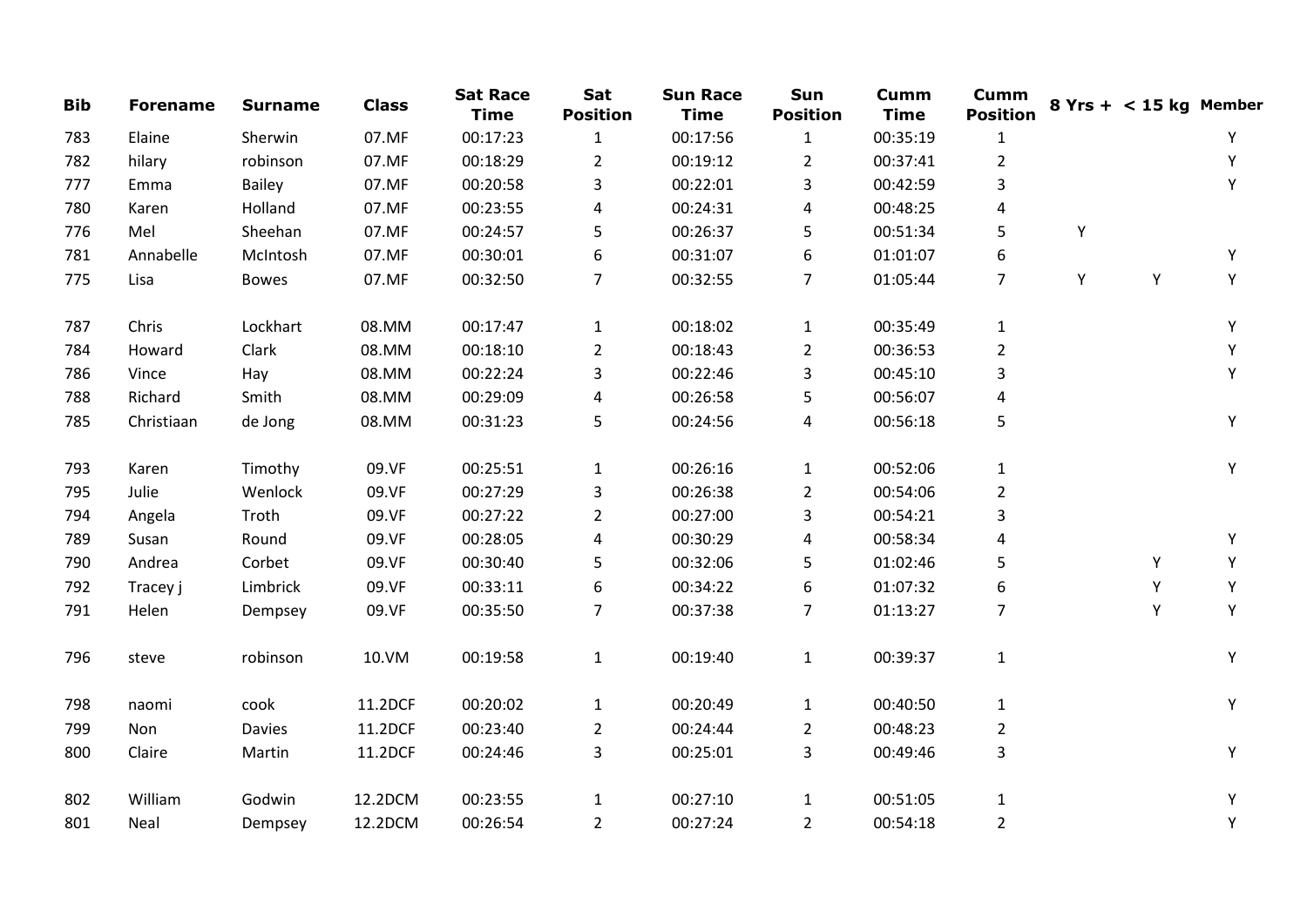| <b>Bib</b> | <b>Forename</b> | <b>Surname</b>   | <b>Class</b> | <b>Sat Race</b><br><b>Time</b> | Sat<br><b>Position</b> | <b>Sun Race</b><br><b>Time</b> | Sun<br><b>Position</b> | <b>Cumm</b><br><b>Time</b> | <b>Cumm</b><br><b>Position</b> |   | $8$ Yrs + < 15 kg Member |
|------------|-----------------|------------------|--------------|--------------------------------|------------------------|--------------------------------|------------------------|----------------------------|--------------------------------|---|--------------------------|
| 81         | San             | Clark            | 13.3KS       | 00:09:30                       | $\mathbf{1}$           | 00:09:50                       | $\mathbf{1}$           | 00:19:20                   | $\mathbf{1}$                   |   | Υ                        |
| 80         | Wendy           | Clark            | 13.3KS       | 00:29:44                       | $\overline{2}$         | 00:35:13                       | $\overline{2}$         | 01:04:57                   | $\overline{2}$                 | Υ | Y                        |
| 87         | Chris           | Lockhart         | 14.3KBM      | 00:09:06                       | $\mathbf{1}$           | 00:10:11                       | $\mathbf{1}$           | 00:19:16                   | $\mathbf{1}$                   |   | Υ                        |
| 83         | Chris           | Carter           | 14.3KBM      | 00:10:40                       | $\overline{2}$         | 00:10:33                       | $\overline{2}$         | 00:21:12                   | $\overline{2}$                 | Υ | Υ                        |
| 82         | Tony            | <b>Bridge</b>    | 14.3KBM      | 00:11:33                       | 3                      | 00:11:52                       | 3                      | 00:23:25                   | 3                              | Y | Υ                        |
| 84         | John            | Fossey           | 14.3KBM      | 00:13:02                       | 4                      | 00:12:58                       | 5                      | 00:25:59                   | 4                              |   | Y                        |
| 93         | Vikki           | Hubbard          | 15.3KBF      | 00:09:14                       | $\overline{2}$         | 00:09:40                       | 1                      | 00:18:54                   | $\mathbf{1}$                   |   | Υ                        |
| 90         | Anne            | Carter           | 15.3KBF      | 00:09:26                       | 3                      | 00:10:13                       | $\overline{a}$         | 00:19:38                   | $\overline{2}$                 |   | Υ                        |
| 94         | Claire          | Panek            | 15.3KBF      | 00:10:22                       | 4                      | 00:14:33                       | 3                      | 00:24:55                   | 3                              |   | Υ                        |
| 89         | Jennifer        | <b>Broadfoot</b> | 15.3KBF      | 00:13:13                       | 6                      | 00:17:46                       | 4                      | 00:30:59                   | 4                              |   |                          |
| 92         | Emma            | Duckworth        | 15.3KBF      | 00:21:37                       | 8                      | 00:23:51                       | 5                      | 00:45:28                   | 5                              |   | Y                        |
| 85         | Gordon          | Graham           | 16.3K2DB     | 00:08:36                       | $\mathbf{1}$           | 00:09:23                       | $\mathbf{1}$           | 00:17:59                   | $\mathbf{1}$                   |   | Y                        |
| 91         | Rowenna         | Darlington       | 17.NW        | 00:11:49                       | $\mathbf{1}$           | 00:13:21                       | $\mathbf{1}$           | 00:25:09                   | $\mathbf{1}$                   |   |                          |
| 98         | Susan           | Round            | 17.NW        | 00:20:09                       | 3                      | 00:31:28                       | $\overline{2}$         | 00:51:36                   | $\overline{2}$                 |   | Y                        |
| 806        | Rebecca         | <b>Brown</b>     | 18.3KF       | 00:13:41                       | $\mathbf{1}$           | 00:13:39                       | $\mathbf{1}$           | 00:27:19                   | $\mathbf{1}$                   |   | Y                        |
| 807        | Non             | <b>Davies</b>    | 18.3KF       | 00:13:57                       | $\overline{2}$         | 00:14:13                       | $\overline{2}$         | 00:28:10                   | $\overline{2}$                 |   |                          |
| 804        | Maria           | Kerr             | 18.3KF       | 00:14:26                       | 3                      | 00:15:31                       | 3                      | 00:29:56                   | 3                              | Y | Υ                        |
| 809        | Claire          | Martin           | 18.3KF       | 00:16:59                       | 5                      | 00:16:24                       | 4                      | 00:33:23                   | 4                              |   | Y                        |
| 808        | Lucy            | Hames            | 18.3KF       | 00:17:07                       | 6                      | 00:18:22                       | 5                      | 00:35:28                   | 5                              |   | Υ                        |
| 805        | Lisa            | <b>Bowes</b>     | 18.3KF       | 00:19:25                       | 8                      | 00:19:30                       | 6                      | 00:38:55                   | 6                              |   | Y                        |
| 810        | Annabelle       | McIntosh         | 18.3KF       | 00:19:17                       | $\overline{7}$         | 00:24:46                       | $\overline{7}$         | 00:44:03                   | $\overline{7}$                 |   | Υ                        |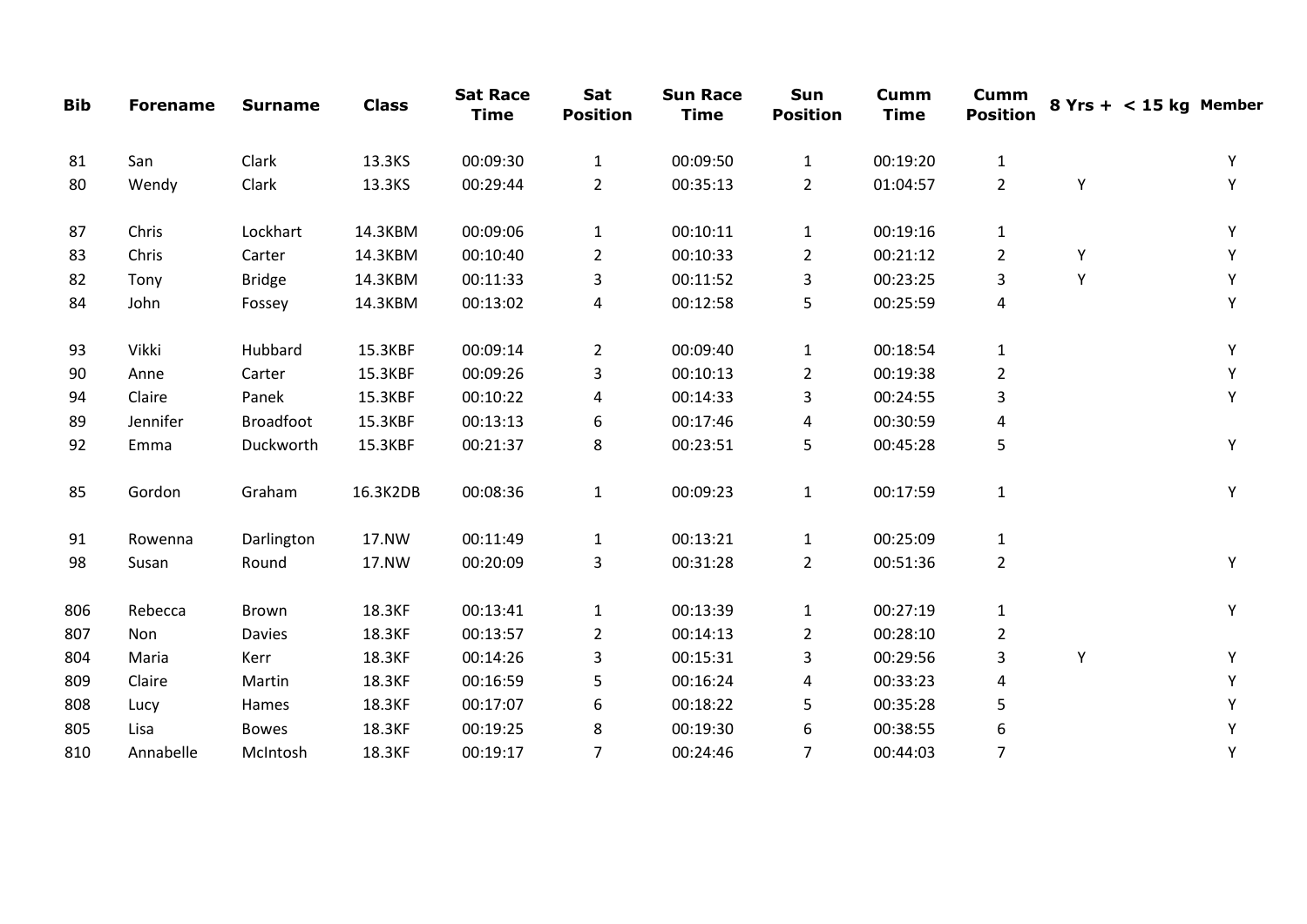| <b>Bib</b> | <b>Forename</b> | <b>Surname</b>         | <b>Class</b> | <b>Sat Race</b><br><b>Time</b> | Sat<br><b>Position</b> | <b>Sun Race</b><br><b>Time</b> | Sun<br><b>Position</b> | <b>Cumm</b><br><b>Time</b> | <b>Cumm</b><br><b>Position</b> | $8$ Yrs + < 15 kg Member |   |   |
|------------|-----------------|------------------------|--------------|--------------------------------|------------------------|--------------------------------|------------------------|----------------------------|--------------------------------|--------------------------|---|---|
| 813        | Mike            | Walker                 | 19.3KM       | 00:11:17                       | $\mathbf{1}$           | 00:11:21                       | 1                      | 00:22:38                   | 1                              |                          | Y | Υ |
| 817        | Darren          | Wright                 | 19.3KM       | 00:12:04                       | $\overline{2}$         | 00:12:30                       | 3                      | 00:24:34                   | $\overline{2}$                 |                          |   | Υ |
| 814        | Luke            | Bedwell                | 19.3KM       | 00:12:54                       | 3                      | 00:13:23                       | 5                      | 00:26:17                   | 3                              |                          |   | Υ |
| 816        | Jon             | Cocking                | 19.3KM       | 00:13:59                       | 4                      | 00:13:03                       | 4                      | 00:27:01                   | 4                              |                          |   | Υ |
| 823        | naomi           | cook                   | 20.2D3KF     | 00:12:54                       | $\mathbf{1}$           | 00:13:11                       | $\mathbf{1}$           | 00:26:05                   | $\mathbf{1}$                   |                          |   | Υ |
| 821        | Rachel          | Wilson                 | 20.2D3KF     | 00:13:51                       | $\overline{2}$         | 00:13:17                       | $\mathbf{2}$           | 00:27:07                   | $\overline{2}$                 |                          | Y |   |
| 824        | Abbie           | Reynolds-Dob: 20.2D3KF |              | 00:16:49                       | 4                      | 00:16:53                       | 3                      | 00:33:42                   | 3                              |                          |   | Υ |
| 820        | Helen           | Dempsey                | 20.2D3KF     | 00:23:31                       | 5                      | 00:23:14                       | 4                      | 00:46:45                   | 4                              |                          | Υ | Υ |
| 827        | Chris           | Thom                   | 21.2D3KM     | 00:14:06                       | $\mathbf{1}$           | 00:15:26                       | $\mathbf{1}$           | 00:29:31                   | $\mathbf{1}$                   |                          |   | Υ |
| 825        | Ben             | Brown                  | 21.2D3KM     | 00:14:53                       | $\overline{2}$         | 00:16:08                       | $\overline{2}$         | 00:31:00                   | $\overline{a}$                 |                          |   | Υ |
| 826        | Neal            | Dempsey                | 21.2D3KM     | 00:18:02                       | 3                      | 00:17:54                       | 3                      | 00:35:55                   | 3                              |                          |   | Υ |
| 831        | Kirsty          | Falcus                 | 22.NC        | 00:17:22                       | $\overline{2}$         | 00:17:24                       | 3                      | 00:34:46                   | $\mathbf{1}$                   |                          |   | Y |
| 838        | Maraide         | Mckensie               | 22.NC        | 00:21:12                       | 4                      | 00:26:45                       | 4                      | 00:47:57                   | $\overline{2}$                 |                          |   | Y |
| 841        | murdo           | robinson               | 23.13-16     | 00:10:04                       | $\mathbf{1}$           | 00:10:33                       | $\mathbf{1}$           | 00:20:36                   | $\mathbf{1}$                   |                          |   | Υ |
| 843        | Jonathan        | Ingram                 | 23.13-16     | 00:11:38                       | 3                      | 00:11:42                       | $\overline{2}$         | 00:23:20                   | 2                              |                          |   | Υ |
| 839        | Charlotte       | <b>Broadhurst</b>      | 23.13-16     | 00:11:24                       | $\overline{2}$         | 00:12:46                       | 3                      | 00:24:10                   | 3                              |                          |   |   |
| 840        | Natasha         | Hames                  | 23.13-16     | 00:15:26                       | 4                      | 00:15:17                       | 4                      | 00:30:42                   | 4                              |                          |   | Y |
| 846        | Oscar           | Bedwell                | 24.08-12     | 00:05:15                       | $\overline{2}$         | 00:04:54                       | $\mathbf{1}$           | 00:10:09                   | $\mathbf{1}$                   |                          |   | Υ |
| 850        | archie          | robinson               | 24.08-12     | 00:05:08                       | $\mathbf{1}$           | 00:05:07                       | $\overline{2}$         | 00:10:15                   | $\overline{2}$                 |                          |   | Υ |
| 848        | Eva             | Darlington             | 24.08-12     | 00:06:53                       | 3                      | 00:06:24                       | 3                      | 00:13:17                   | 3                              |                          |   |   |
| 847        | Millie          | Cocking                | 24.08-12     | 00:07:48                       | 5                      | 00:07:38                       | 4                      | 00:15:26                   | 4                              |                          |   | Υ |
| 849        | Edwin           | Fossey                 | 24.08-12     | 00:07:45                       | 4                      | 00:08:04                       | 5                      | 00:15:48                   | 5                              |                          |   | Υ |
| 844        | Holly           | Dickinson              | 24.08-12     | 00:12:32                       | 6                      | 00:15:53                       | $\overline{7}$         | 00:28:24                   | 6                              | Y                        |   | Υ |